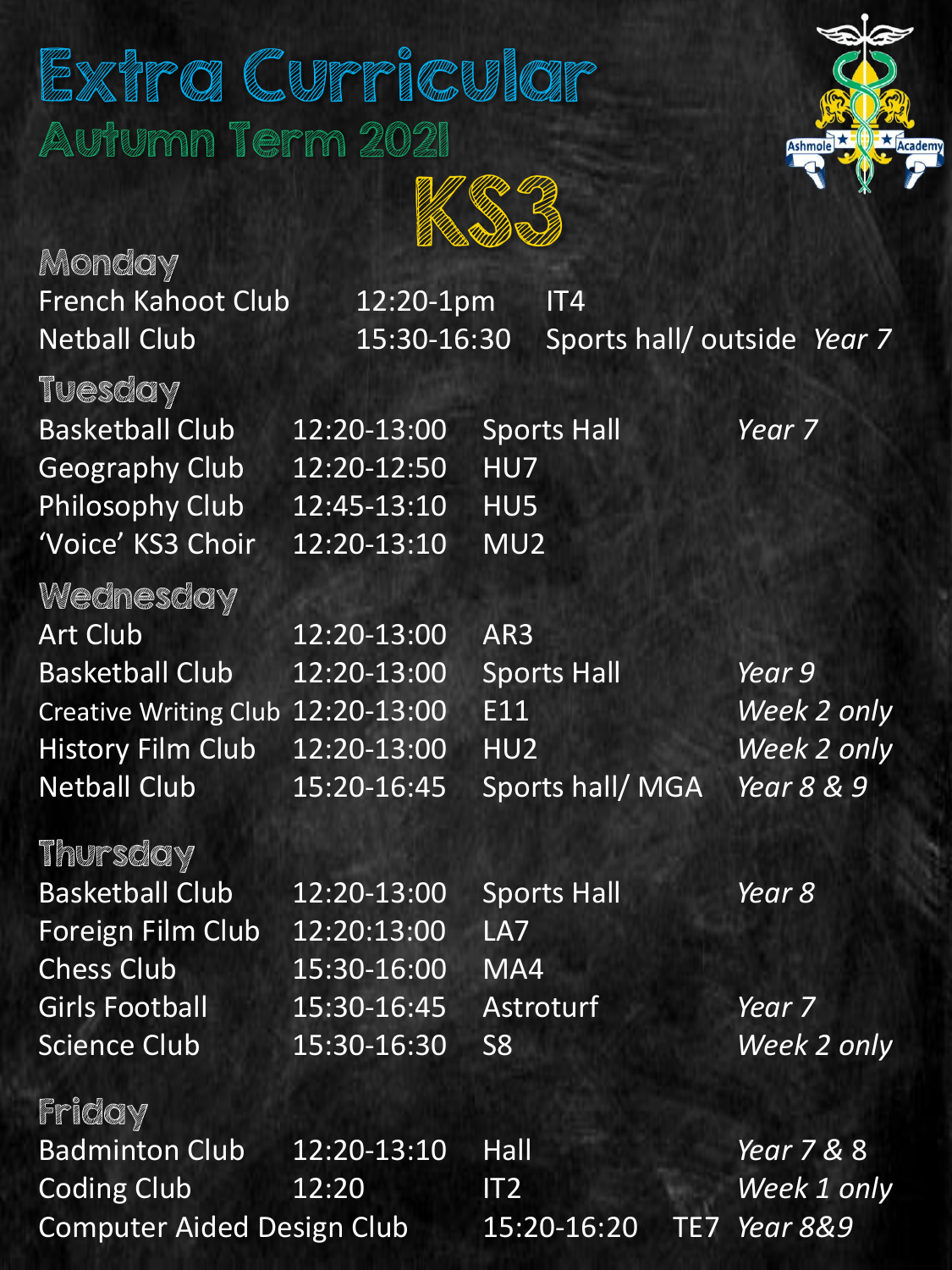# Extra Curricular Autumn Term 2021



KS4

Monday

Art Club 13:10-14:00 AR3 *Week 1 only* Basketball Club 13:10-14:00 Sports Hall *Year 10* MedSoc 13:35-14:00 S10 *Week 1 only*

Tuesday

Business Club 13:30-14:00 AR3 IT3

#### Wednesday

Basketball Club 13:10-14:00 Sports Hall *Year 11* For the Love of English 13:25-14:00 EN6 *Year 11* Maths Challenge Club 15:30-16:00 MA4 Philosophy Club 13:30-14:00 HU2 Senior Netball Club 15:30-16:45 Sports Hall *Year 11*

#### Thursday

| <b>Art Club</b>                   | $13:10 - 14:00$ AR3     | Week 2 only |
|-----------------------------------|-------------------------|-------------|
| Cultural Currency 13:10-14:00 EN7 |                         | Week 1 only |
| <b>Fem Soc</b>                    | 13:30-14:00 E11         | Year 11     |
| <b>Netball Club</b>               | 15:30-16:45 Sports hall | Year 10     |

Friday

Volleyball Club 13:10-14:00 Sports Hall